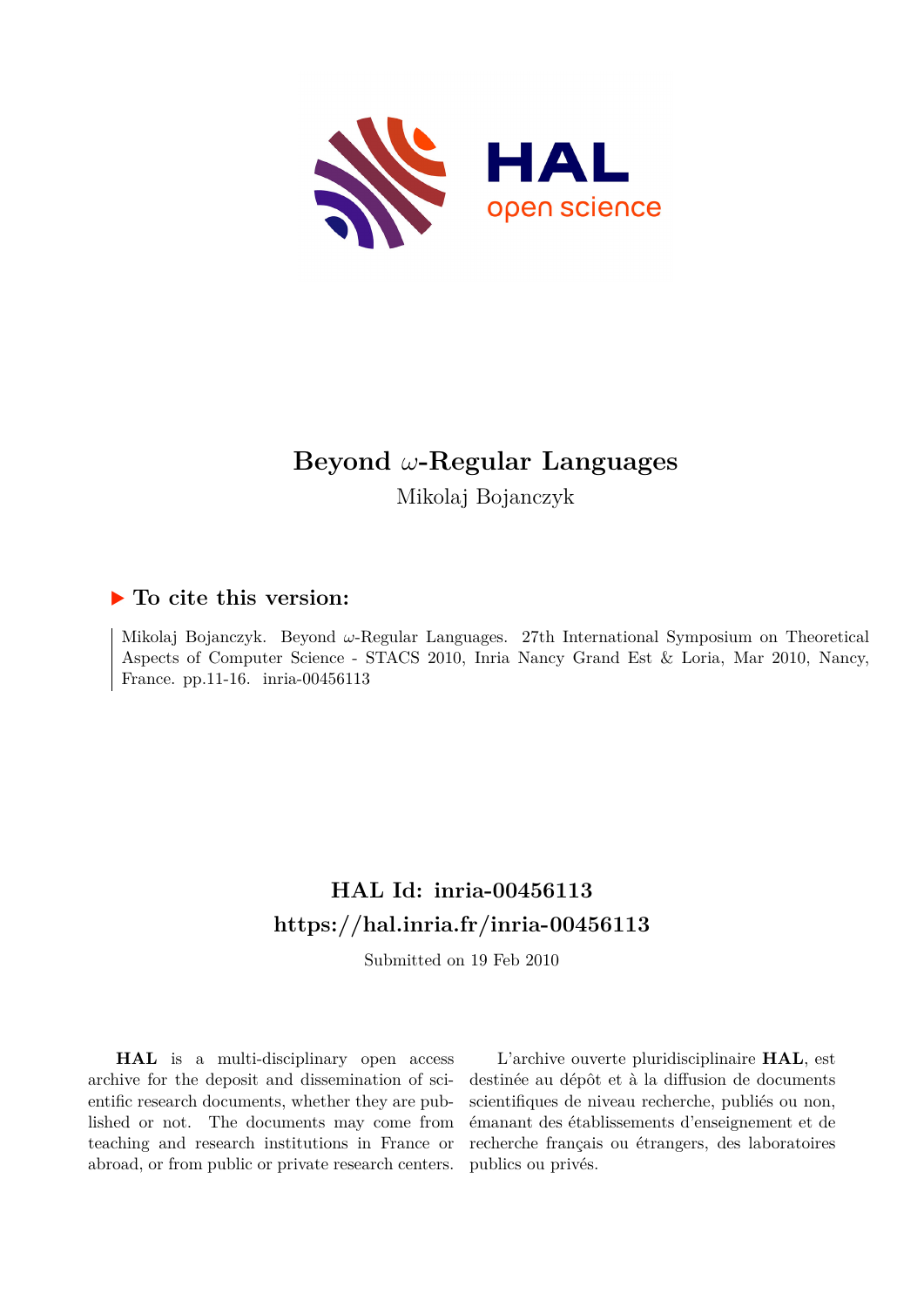#### BEYOND ω-REGULAR LANGUAGES

MIKOŁAJ BOJAŃCZYK

University of Warsaw  $E-mail$   $address:$  bojan@mimuw.edu.pl URL: www.mimuw.edu.pl/∼bojan

> ABSTRACT. The paper presents some automata and logics on  $\omega$ -words, which capture all  $\omega$ -regular languages, and yet still have good closure and decidability properties.

The notion of  $\omega$ -regular language is well established in the theory of automata. The class of  $\omega$ -regular languages carries over to  $\omega$ -words many of the good properties of regular languages of finite words. It can be described using automata, namely by nondeterministic Büchi automata, or the equivalent deterministic Muller automata. It can be described using a form of regular expressions, namely by  $\omega$ -regular expressions. It can be described using logic, namely by monadic second-order logic, or the equivalent weak monadic-second order logic.

This paper is about some recent work  $[1, 3, 2, 4]$ , which argues that there are other robust classes of languages for  $\omega$ -words. The following languages serve as guiding examples.

 $L_B = \{a^{n_1}ba^{n_2}b \cdots : \limsup n_i < \infty\}$   $L_S = \{a^{n_1}ba^{n_2}b \cdots : \liminf n_i = \infty\}$ 

Neither of these languages is  $\omega$ -regular in the accepted sense. One explanation is that  $L_S$ contains no ultimately periodic word, as does the complement of  $L_B$ . Another explanation is that an automaton recognizing either of these languages would need an infinite amount of memory, to compare the numbers  $n_1, n_2, \ldots$ 

Both of these explanations can be disputed.

Concerning the first explanation: why should ultimately periodic words be so important? Clearly there are other finite ways of representing infinite words. A nonempty Büchi automaton will necessarily accept an ultimately periodic word, and hence their importance in the theory of  $\omega$ -regular languages. But is this notion canonic? Or is it just an artefact of the syntax we use?

Concerning the second explanation: what does "infinite memory" mean? After all, one could also argue that the  $\omega$ -regular language  $(a^*b)^\omega$  needs infinite memory, to count the b's that need to appear infinitely often. In at least one formalization of "memory", the languages  $L_B$  and  $L_S$  do not need infinite memory. The formalization uses a Myhill-Nerode style equivalence. For a language  $L \subseteq A^{\omega}$ , call two finite words L-equivalent if they can be

Key words and phrases: automata, monadic second-order logic. Author supported by ERC Starting Grant "Sosna".



© M. Bojańczyk<br>© Creative Commons Attribution-NoDerivs License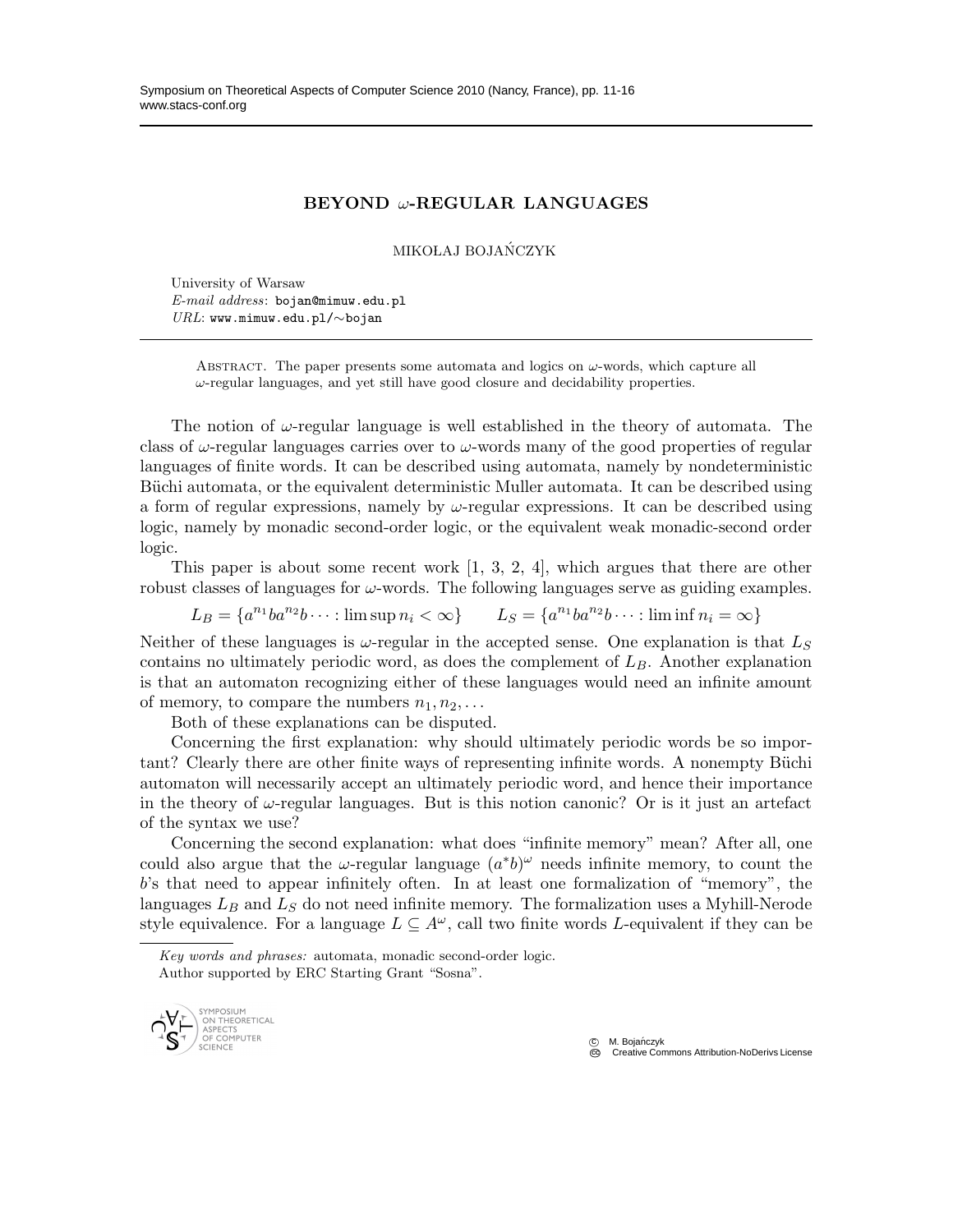swapped a finite or infinite number of times without L noticing. Formally, words  $w, v \in A^*$ are called L-equivalent if both conditions below hold.

$$
u_1 w u_2 \in L \iff u_1 v u_2 \in L \qquad \text{for } u_1 \in A^*, u_2 \in A^\omega
$$

$$
u_1 w u_2 w u_3 w \dots \in L \iff u_1 v u_2 v u_3 v \dots \in L \qquad \text{for } u_1, u_2, \dots \in A^*.
$$

One can show that  $L_B$ -equivalence has three equivalence classes, and  $L_S$ -equivalence has four equivalence classes. Therefore, at least in this Myhill-Nerode sense, the languages  $L_B$ and  $L<sub>S</sub>$  do not need infinite memory.

The rest of this paper presents some language classes which capture  $L_B$  and  $L_S$ , and which have at least some of the robustness properties one would expect from regular languages. We begin with a logic.

MSO with the unbounding quantifier. Monadic second-order logic (MSO) captures exactly the  $\omega$ -regular languages. To define the languages  $L_B$  and  $L_S$ , some new feature is needed. Consider a new quantifier UX  $\varphi(X)$ , introduced in [1], which says that formula  $\varphi(X)$  is satisfied by arbitrarily large finite sets X, i.e.

$$
\mathsf{U} X \varphi(X) = \bigwedge_{n \in \mathbb{N}} \exists X \ (\varphi(X) \land n \le |X| < \infty ).
$$

As usual with quantifiers, the formula  $\varphi(X)$  might have other free variables than X. We write MSO+U for the extension of MSO where this quantifier is allowed. It is difficult to say if U is an existential or universal quantifier, since its definition involves an infinite conjunction of existential formulas.

Let us see some examples of formulas of MSO+U. Consider a formula  $block(X)$  which says that X contains all positions between two consecutive b's. To define the language  $L_B$ in the logic  $MSO+U$ , we need to say that: i) there are infinitely many b's and ii) the size of blocks is not unbounded. This is done by the following formula.

$$
\forall x \exists y (x \le y \land b(y)) \land \neg \mathsf{U} X \ block(X).
$$

For the language  $L<sub>S</sub>$ , we need a more sophisticated formula. It is easier to write a formula for the complement of  $L<sub>S</sub>$ . The formula says that there exists a set  $Z$ , which contains infinitely many blocks, as stated by the formula

$$
\forall y \exists X \ (block(X) \land X \subseteq Z \land \forall x \ (x \in X \to y < x)),
$$

but the size of the blocks in  $X$  is bounded, as stated by the formula

$$
\neg \mathsf{U} X \ (block(X) \land X \subseteq Z).
$$

Note that the set  $Z$  is infinite. This will play a role later on, when we talk about weak logics, which can only quantify over finite sets.

The class of languages of  $\omega$ -words that can be defined in MSO+U is our first candidate for a new definition of "regular languages". It is also the largest class considered in this paper – it contains all the other classes that will be described below. By its very definition, the class is closed under union, complementation, projection, etc. The big problem is that we do not know if satisfiability is decidable for formulas of MSO+U over  $\omega$ -words, although we conjecture it is.

Of course, decidable emptiness/satisfiability is very important if we want to talk about "regular languages". We try to attack this question by introducing automata models, some of which are described below. There will be the usual tradeoffs: nondeterministic automata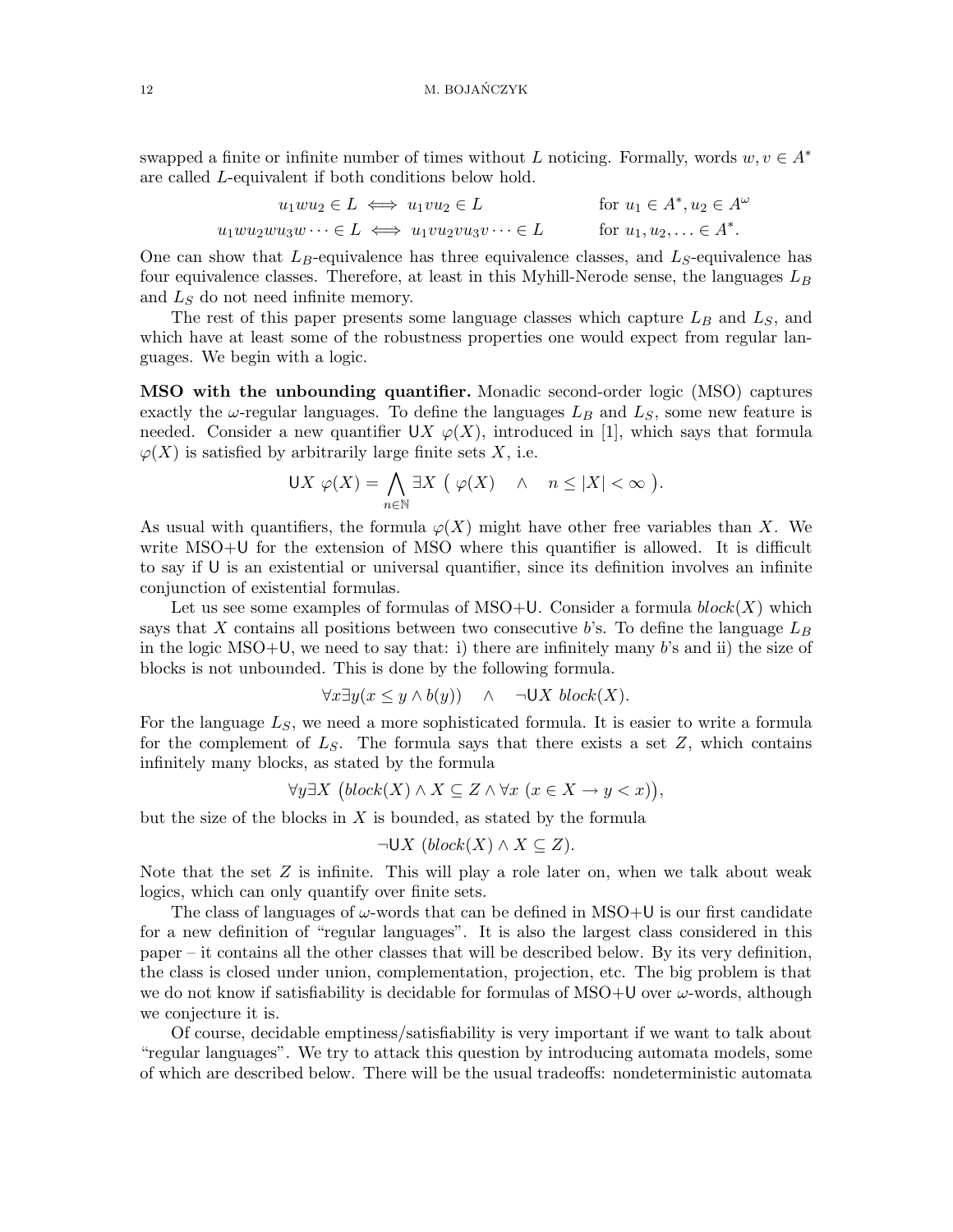are closed under projections (existential set quantifiers), while deterministic automata are closed under boolean operations.

We begin with the strongest automaton model, namely nondeterministic BS-automata, which were introduced in  $[3]$ <sup>1</sup>.

Nondeterministic BS-automata. A nondeterministic BS-automaton is defined like an NFA. The differences are: it does not have a set of accepting states, and it is equipped with a finite set  $C$  of counters, a counter update function and acceptance condition, as described below. The counter update function maps each transition to a finite, possibly empty, sequence of operations of the form

$$
c := c + 1 \quad c := 0 \quad c := d \qquad \text{for } c, d \in C.
$$

Let  $\rho$  be a run of the automaton over an input  $\omega$ -word, as defined for nondeterministic automata on infinite words. The set of runs for a given input word is independent of the counters, counter update function and acceptance condition.

What are the counters used for? They are used to say when a run  $\rho$  is accepting. For a counter  $c \in C$  and a word position  $i \in \mathbb{N}$ , we consider the number  $val(\rho, c, i)$ , which is the value of counter c after doing the first i transitions. (All counters start with zero.) These numbers are then examined by the acceptance condition, which talks about their assymptotic behavior. (This explains why nondeterministic BS-automata cannot describe patterns usually associated with counter automata, such as  $a^n b^n$ .) Specifically, the acceptance condition is a positive boolean combination of conditions of the three kinds below.

 $\limsup_i val(\rho, c, i) < \infty$   $\liminf_i$  $\lim_{i} \text{ind}(\rho, c, i) = \infty$  "state q appears infinitely often"

The first kind of condition is called a *B-condition* (because it requires counter  $c$  to be bounded), the second kind of condition is called an *S-condition* (in [3], a number sequence converging to  $\infty$  was called "strongly unbounded"), and the last kind of condition is called a Büchi condition.

Emptiness for nondeterministic BS-automata is decidable [3]. The emptiness procedure searches for something like the "lasso" that witnesses nonemptiness of a Büchi automaton. The notion of lasso for nondeterministic BS-automata is more complicated, and leads to a certain class of finitely representable infinite words, a class which extends the class of ultimately periodic words.

Consider the languages recognized by nondeterministic BS-automata. These languages are closed under union and intersection, thanks to the usual product construction. These languages are closed under projection (or existential set quantification), thanks to nondeterminism. These languages are also closed under a suitable definition of the quantifier U for languages, see [3]. If these languages were also closed under complement, then nondeterministic BS-automata would recognize all languages definable in MSO+U (and nothing more, since existence of an accepting run of a nondeterministic BS-automaton can be described in the logic).

Unfortunately, complementation fails. There is, however, a partial complementation result, which concerns two subclasses of nondeterministic BS-automata. An automaton

<sup>&</sup>lt;sup>1</sup>For consistency of presentation, the definition given here is slightly modified from the one in [3]: the automata can move values between counters, and they can use Büchi acceptance conditions. These changes do not affect the expressive power.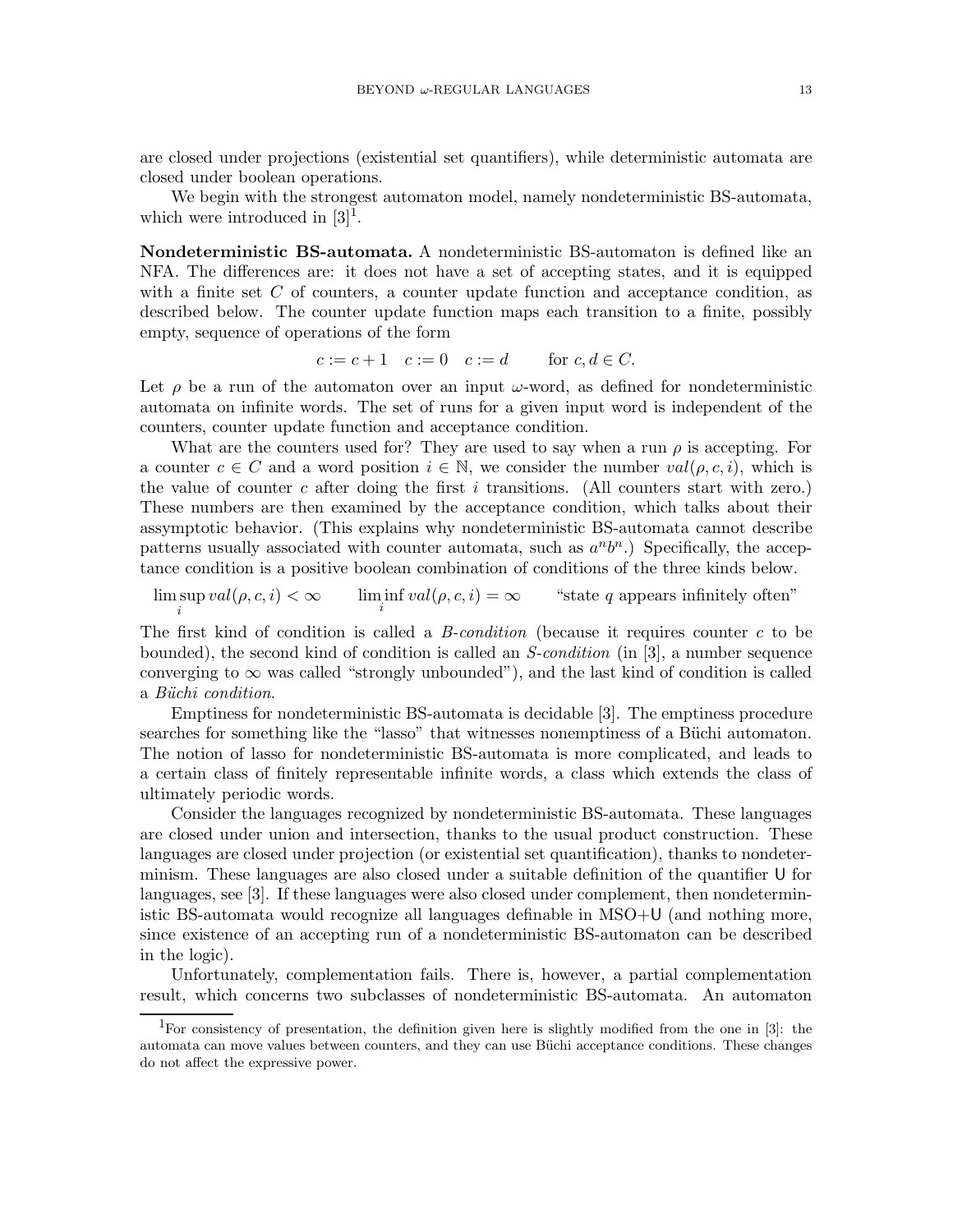that does not use S-conditions is called a *B-automaton*; an automaton that does not use B-conditions is called an S-automaton.

**Theorem 1** ([3]). The complement of a language recognized by a nondeterministic Bautomaton is recognized by a nondeterministic S-automaton, and vice versa.

The correspondence is effective: from a B-automaton we can compute an S-automaton for the complement, and vice versa. The proof of Theorem 1 is difficult, because it has to deal with nondeterministic automata. (Somewhat like complementation of nondeterministic automata on infinite trees in the proof of Rabin's theorem.) The technical aspects are similar to, but more general than, Kirsten's decidability proof [8] of the star height problem in formal language theory. In particular, it is not difficult to prove, using Theorem 1, that the star height problem is decidable.

Deterministic max-automata. As mentioned above, nondeterministic BS-automata are not closed under complement. A typical approach to the complementation problem is to consider deterministic automata; this is the approach described below, following [2].

A deterministic max-automaton is defined like a BS-automaton, with the following differences: a) it is deterministic; b) it has an additional counter operation  $c := \max(d, e);$ and c) its acceptance condition is a boolean (not necessarily positive) combination of Bconditions. The max operation looks dangerous, since it seems to involve arithmetic. However, the counters are only tested for the limits, and this severely restricts the way max can be used. One can show that nondeterminism renders the max operation redundant, as stated by Theorem 2 below. (For deterministic automata, max is not redundant.)

**Theorem 2** ([2]). Every language recognized by a deterministic max-automaton is a boolean combination of languages recognized by nondeterministic B-automata.

By Theorem 1, every boolean combination of languages recognized by nondeterministic B-automata is equivalent to a *positive* boolean combination of languages recognized by nondeterministic B-automata, and nondeterministic S-automata. Such a positive boolean combination is, in turn, recognized by a single nondeterministic BS-automaton, since these are closed under union and intersection. It follows that every deterministic max-automaton is equivalent to a nondeterministic BS-automaton. Since the equivalence is effective, we get an algorithm for deciding emptiness of deterministic max-automata. (A direct approach to deciding emptiness of deterministic max-automata is complicated by the max operation.)

So what is the point of deterministic max-automata?

The point is that they have good closure properties. (This also explains why the max operation is used. The version without max does not have the closure properties described below.) Since the automata are deterministic, and the acceptance condition is closed under boolean combinations, it follows that languages recognized by deterministic max-automata are closed under boolean combinations. What about the existential set quantifier? If we talk about set quantification like in MSO, where infinite sets are quantified, then the answer is no [2]; closure under existential set quantifiers is essentially equivalent to nondeterminism. However, it turns out that quantification over *finite* sets can be implemented by deterministic max-automata, which is stated by Theorem 3 below. The theorem refers to weak MSO+U, which is the fragment of MSO+U where the set quantifiers ∃ and ∀ are restricted to finite sets.

**Theorem 3** ([2]). Deterministic max-automata recognize exactly the languages that can be defined in weak MSO+U.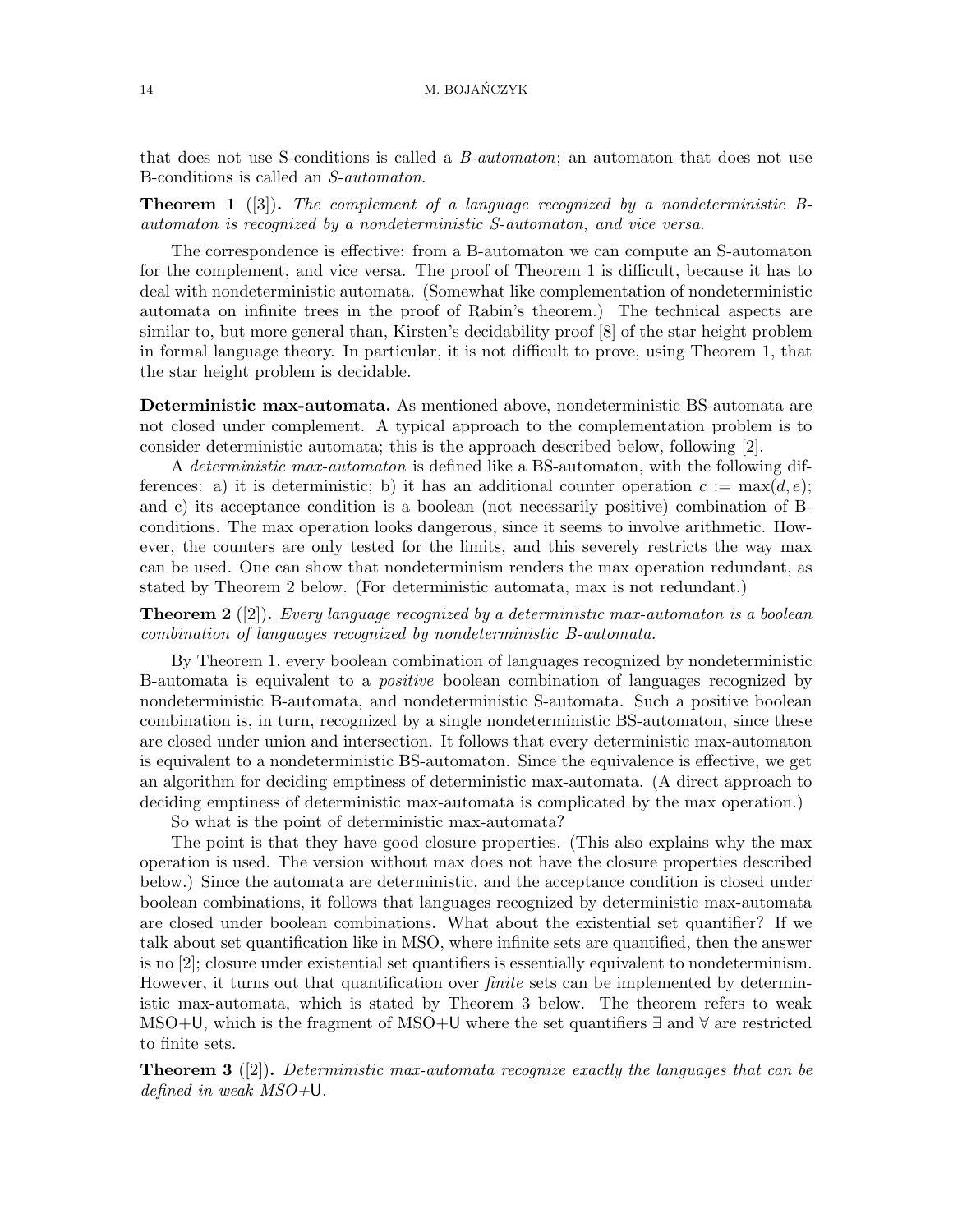Other deterministic automata. There is a natural dual automaton to a deterministic max-automaton, namely a deterministic min-automaton, see [4]. Instead of max this automaton uses min; instead of boolean combinations of B-conditions, it uses boolean combinations of S-conditions. While the duality is fairly clear on the automaton side, it is less clear on the logic side: we have defined only one new quantifier U, and this quantifier is already taken by max-automata, which capture exactly weak MSO+U.

The answer is to add a new quantifier R, which we call the *recurrence quantifier*. If quantification over infinite sets is allowed, the quantifier R can be defined in terms of U and vice versa; so we do not need to talk about the logic MSO+U+R. For weak MSO, the new quantifier is independent. So what does this new quantifier say? It says that the family of sets X satisfying  $\varphi(X)$  contains infinitely many sets of the same finite size:

$$
\mathsf{R} X \varphi(X) = \bigvee_{n \in \mathbb{N}} \exists_{\infty} X \ (\varphi(X) \land |X| = n \).
$$

If the quantifier U corresponds to the complement of the language  $L_B$  (it can say there are arbitrarily large blocks); the new quantifier R corresponds to the complement of the language  $L<sub>S</sub>$  (it can say some block size appears infinitely often).

**Theorem 4** ([4]). Deterministic min-automata recognize exactly the languages that can be defined in weak MSO+R.

The proof shares many similarities with the proof of Theorem 3. Actually, some of these similarities can be abstracted into a general framework on deterministic automata, which is the main topic of [4]. One result obtained from this framework, Theorem 5 below, gives an automaton model for weak MSO with both quantifiers U and R.

**Theorem 5** ([4]). Boolean combinations of deterministic min-automata and deterministic max-automata recognize exactly the languages that can be defined in weak  $MSO+\bigcup +R$ .

The framework also works for different quantifiers, such as a perodicity quantifier (which binds a first-order variable x instead of a set variable  $X$ ), defined as follows

 $Px \varphi(x) =$  the positions x that satisfy  $\varphi(x)$  are ultimately periodic.

**Closing remarks.** Above, we have described several classes of languages of  $\omega$ -words, defined by: the logics with new quantifiers and automata with counters. Each of the classes captures all the  $\omega$ -regular languages, and more. Some of the models are more powerful, others have better closure properties; all describe languages that can reasonably be called "regular".

There is a lot of work to do on this topic. The case of trees is a natural candidate, some results on trees can be found in [6, 7]. Another question is about the algebraic theory of the new languages; similar questions but in the context of finite words were explored in [5].

#### References

- [1] M. Bojanczyk. A Bounding Quantifier. In *Computer Science Logic*, pages 41–55, 2004.
- [2] M. Bojańczyk. Weak MSO with the Unbounding Quantifier. In Symposium on Theoretical Aspects of Computer Science, pages 233–245, 2009.
- [3] M. Bojańczyk and T. Colcombet. ω-Regular Expressions with Bounds. In Logic in Computer Science, pages 285–296, 2006.